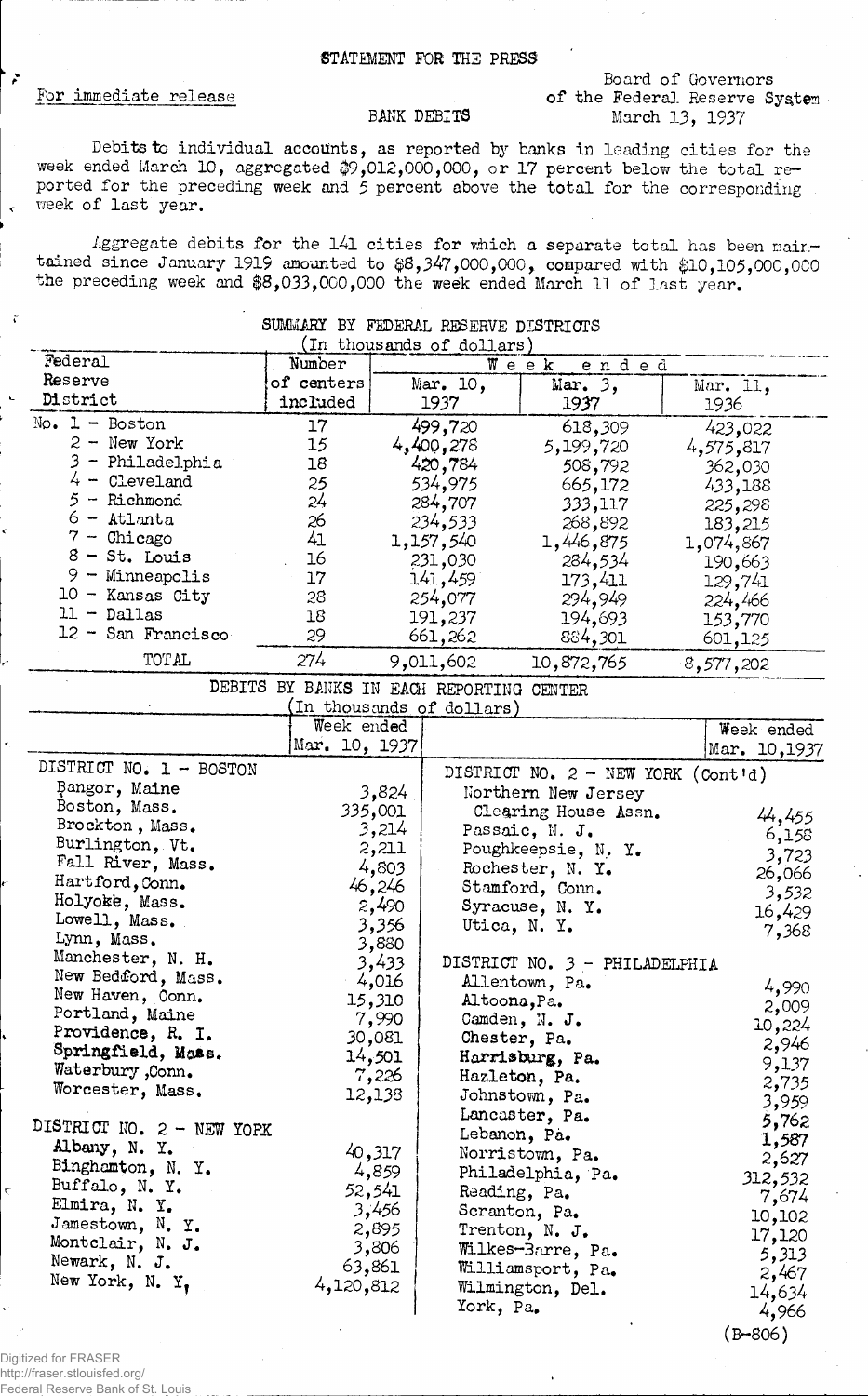## DEBITS BI BANKS IN EACH REPORTING CENTER

|                             | (In thousands of dollars) |                                     | $B - 806a$    |
|-----------------------------|---------------------------|-------------------------------------|---------------|
|                             | Week ended                |                                     | Week ended    |
|                             | Mar. 10, 1937             |                                     | Mar. 10, 1937 |
| DISTRICT NO. 4 - CLEVELAND  |                           | DISTRICT NO. $6 -$ ATLANTA (Cont'd) |               |
| Akron, Ohio                 | 14,164                    | Elberton, Ga.                       | $304 -$       |
| Butler, Pa.                 | 2,275                     | Hattiesburg, Miss.                  | 1,265         |
| Canton, Ohio                | 9,027                     |                                     | 5,338         |
|                             | 81,953                    | Jackson, Miss.                      |               |
| Cincinnati, Ohio            |                           | Jacksonville, Fla.                  | 17,101        |
| Cleveland, Ohio             | 124,167                   | Knoxville, Tenn.                    | 5,919         |
| Columbus, Ohio              | 45,965                    | Macon, Ga.                          | 3,429         |
| Dayton, Ohio                | 16,220                    | Meridian, Miss.                     | 2,459         |
| Erie, Pa.                   | 7,288                     | Miami, Fla.                         | 15,595        |
| Franklin, Pa.               | 916                       | Mobile, Ala.                        | 7,714         |
| Greensburg, Pa.             | 1,745                     | Montgomery, Ala.                    | 5,439         |
| Hamilton, Ohio              | 2,984                     | Nashville, Tenn.                    | 18,416        |
| Homestead, Pa.              | 791                       | Newnan, Ga.                         | 593           |
| Lexington, Ky.              | 4,704                     | New Orleans, La.                    | 54,719        |
| Lima, Ohio                  | 3,130                     | Pensacola, Fla.                     | 2,124         |
| Lorain, Ohio                | 1,258                     | Savannah, Ga.                       | 7,279         |
| Middletown, Ohio            | 2,259                     | Tampa, Fla.                         | 6,937         |
| Oil City, Pa.               | 2,522                     | Valdosta, Ga.                       | 792           |
| Pittsburgh, Pa.             | 153,994                   | Vicksburg, Miss.                    | 1,846         |
| Springfield, Ohio           | 4,093                     |                                     |               |
| Steubenville, Ohio          | 2,420                     | DISTRICT NO. 7 - CHICAGO            |               |
| Toledo, Ohio                | 29,685                    | Adrian, Mich.                       | 921           |
| Warren, Ohio                | 2,230                     | Aurora, Ill.                        | 2,588         |
| Wheeling, W. Va.            | 7,662                     | Battle Creek, Mich.                 | 3,194         |
| Youngstown, Ohio            | 11,660                    | Bay City, Mich.                     | 2,262         |
| Zanesville, Ohio            | 1,863                     | Bloomington, Ill.                   | 3,466         |
|                             |                           | Cedar Rapids, Iowa                  | 5,316         |
| DISTRICT NO. $5 - RICHMOND$ |                           | Champaign-Urbana, Ill.              | 3,240         |
| Asheville, N. C.            | 2,700                     | Chicago, Ill.                       | 677,631       |
| Baltimore, Md.              | 80,839                    | Clinton, Iowa                       | 1,573         |
| Charleston, S. C.           | 4,552                     | Danville, Ill.                      |               |
| Charleston, W. Va.          | 11,222                    |                                     | 2,065         |
|                             | 13,888                    | Davenport, Iowa                     | 4,877         |
| Charlotte, N. C.            |                           | Decatur, Ill.                       | 3,625         |
| Columbia, S. $C$ .          | 6,236                     | Des Moines, Iowa                    | 20,127        |
| Cumberland, Md.             | 1,850                     | Detroit, Mich.                      | 196,148       |
| Danville, Va.               | 1,966                     | Dubuque, Iowa                       | 2,074         |
| Durham, N. C.               | 5,692                     | Elgin, Ill.                         | 1,476         |
| Greensboro, N. C.           | 4,179                     | Flint, Mich.                        | 7,152         |
| Greenville, S. C.           | 4,937                     | Fort Wayne, Ind.                    | 8,753         |
| Hagerstown, Md.             | 1,754                     | Gary, Ind.                          | 3,984         |
| Huntington, W. Va.          | 4,155                     | Grand Rapids, Mich.                 | 12,669        |
| Lynchburg, Va.              | 3,434                     | Green Bay, Wis.                     | 3,202         |
| Newport News, Va.           | 2,114                     | Hammond, Ind.                       | 1,664         |
| Norfolk, Va.                | 11,704                    | Indianapolis, Ind.                  | 45,513        |
| Portsmouth, Va.             | 798                       | Jackson, Mich.                      | 3,383         |
| Raleigh, N. C.              | 9,165                     | Kalamazoo, Mich.                    | 4,603         |
| Richmond, Va.               | 30,175                    | Lansing, Mich.                      | 5,530         |
| Roanoke, Va.                | 6,394                     | Manitowoc, Wis.                     | 1,646         |
| Spartanburg, S. C.          | 2,585                     | Mason City, Iowa                    | 2,309         |
| Washington, D. O.           | 62,351                    | Milwaukee, Wis.                     | 65,441        |
| Wilmington, N. O.           | 2,309                     | Moline, Ill.                        | 1,564         |
| Winston-Salem, N. C.        | 9,708                     | Muscatine, Iowa                     | 803           |
|                             |                           | Oshkosh, Wis.                       | 2,182         |
| DISTRICT NO. 6 - ATLANTA    |                           | Peoria, Ill.                        | 13,774        |
| Albany, Ga.                 | 1,138                     | Rockford, Ill.                      | 5,353         |
| Atlanta, Ga.                | 37,768                    | Saginaw, Mich.                      |               |
| Augusta, Ga.                | 4,791                     | Sheboygan, Wis.                     | 4,331         |
|                             |                           |                                     | 2,932         |
| Birmingham, Ala.            | 18,625                    | Sioux City, Iowa                    | 7,452         |
| Brunswick, Ga.              | 606                       | South Bend, Ind.                    | 8,678         |
| Chattanooga, Tenn.          | 10,001                    | Springfield, Ill.                   | 5,554         |
| Columbus, Ga.               | 3,643                     | Terre Haute, Ind.                   | 4,778         |
| Dothan, Ala.                | 692                       | Waterloo, Iowa                      | 3,707         |

Digitized for FRASER http://fraser.stlouisfed.org/ Federal Reserve Bank of St. Louis

 $\tilde{r}$ 

 $\langle$ 

 $\tilde{r}$ 

Ă.

Ļ.

 $\bar{\phantom{a}}$  .

٢